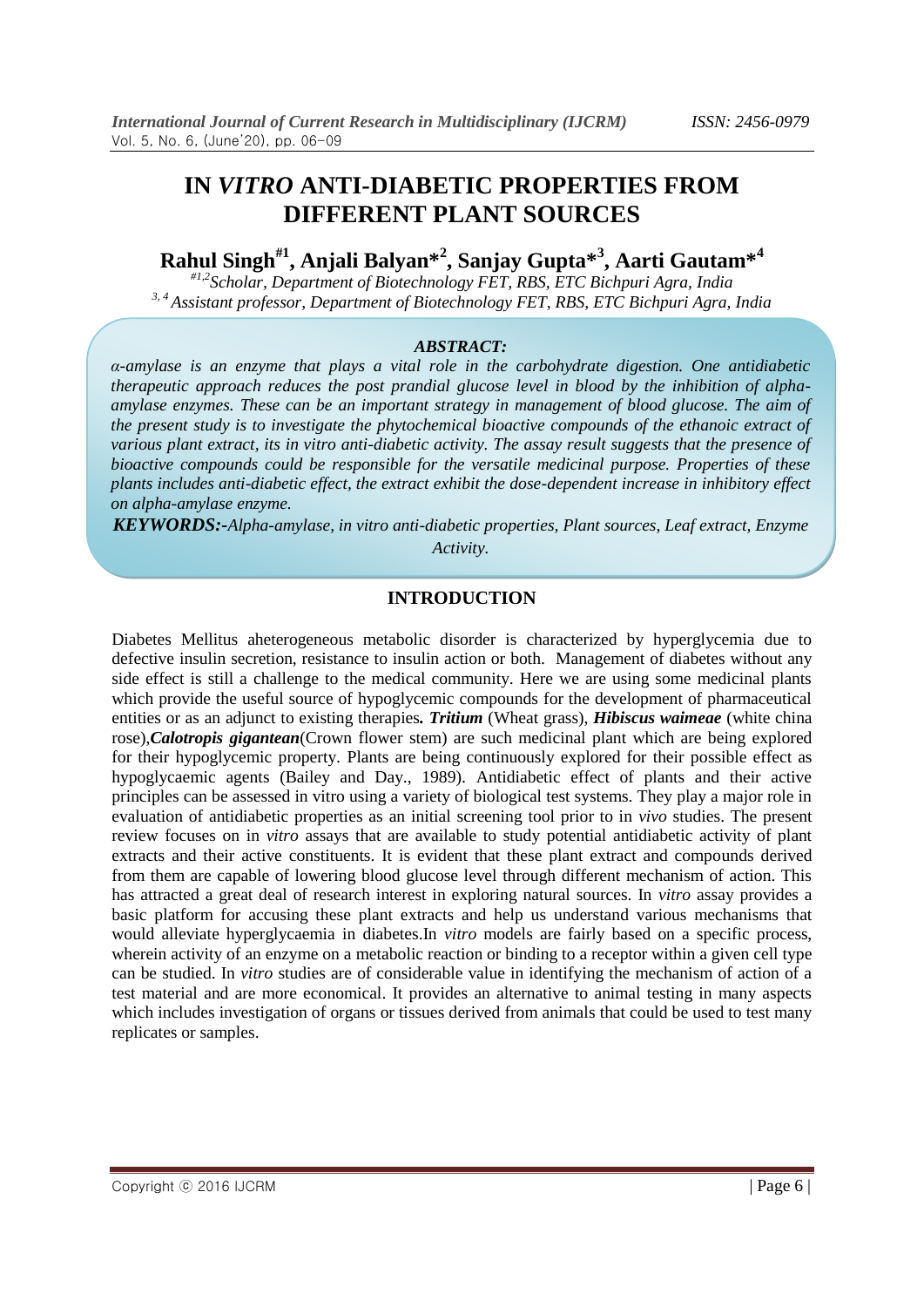# **MATERIAL AND METHODS**

#### **Collection and authentication of samples**

Fresh leaves of the hibiscus, fresh stem of crown flower were collected from the Bichpuri village, Uttar Pradesh, India and the wheat grass had been grown at Raja Balwantsingh engineering technical campus BichpuriAgra,Uttar Pradesh India, and the seeds for the same were collected from the Singhal Provisional store , AyodhyaKunj, U.P,India.

#### **Preparation of sample for extraction**

The authenticated plant samples were washed and driedby using vacuum oven at  $40^{\circ}$  C until all the water and moister is vaporized and ground into powder. It took 48 hours for Hibiscus leaves, 40 hours for Crown flower stem and 52 hours for Wheat grass drying. Extract was prepared by successive maceration of the powder (2 gm) at room temperature with ethanol extract (20 ml) in the shaker for 2 days (Arunachalam et al., 2013). The extract obtained was Centrifuge at  $4^{\circ}$ C for 15 minute at 10,000 RPM .The final extract obtained was filtered and the filtrate was kept in refrigerator at  $4^{\circ}C$  (Anju And Nidhi., 2016).

#### **Testing of sample for α-amylase activity inhibition**

Three concentration of each different sample were prepared. These were 0.5ml, 1ml, and 2ml.Then 20µl of  $\alpha$ -amylase was added and incubates for 10 minute at 37°C. After pre-incubation, 200µl of 1% starch solution was added to each test tube and incubated for 1 hour at  $37^{\circ}$ C. A volume of 200 $\mu$ l of 1% iodine solution with 10ml of distilled water was added to each test tube. Finally this reaction mixture was used to measure absorbance at 565nm.

| Percentage inhibition $=$ $\frac{A}{A}$ | $A = [A (control ) - A (extraction )]$ * 100 |
|-----------------------------------------|----------------------------------------------|
|                                         | A(control)                                   |

**A = absorbance Control = 0.46** 

|  | TABLE 1: Percentage inhibition of $\alpha$ -amylase at varying concentration of Hibiscus leaves |  |  |  |  |
|--|-------------------------------------------------------------------------------------------------|--|--|--|--|
|--|-------------------------------------------------------------------------------------------------|--|--|--|--|

| S.NO | <b>CONCENTRATION</b> | <b>OPTICAL</b><br><b>DENSITY</b> | <b>PERCENTAGE</b><br><b>INHIBITION</b> |
|------|----------------------|----------------------------------|----------------------------------------|
|      | 2ML                  | 0.30                             | 34.78%                                 |
|      | 1ML                  | 0.29                             | 36.95%                                 |
|      | 0.5ML                | 0.40                             | 13.04%                                 |

TABLE 2: Percentage inhibition of  $\alpha$ -amylase at varying concentration of crown flower stem

| S.NO   CONCENTRATION   OPTICAL   PERCENTAGE |      |                             |
|---------------------------------------------|------|-----------------------------|
|                                             |      | <b>DENSITY   INHIBITION</b> |
| 2MI.                                        | 0.31 | 58.69%                      |
| 1MI.                                        | 0.30 | 45.65%                      |
| 0.5ML                                       | 0.32 | 13.04%                      |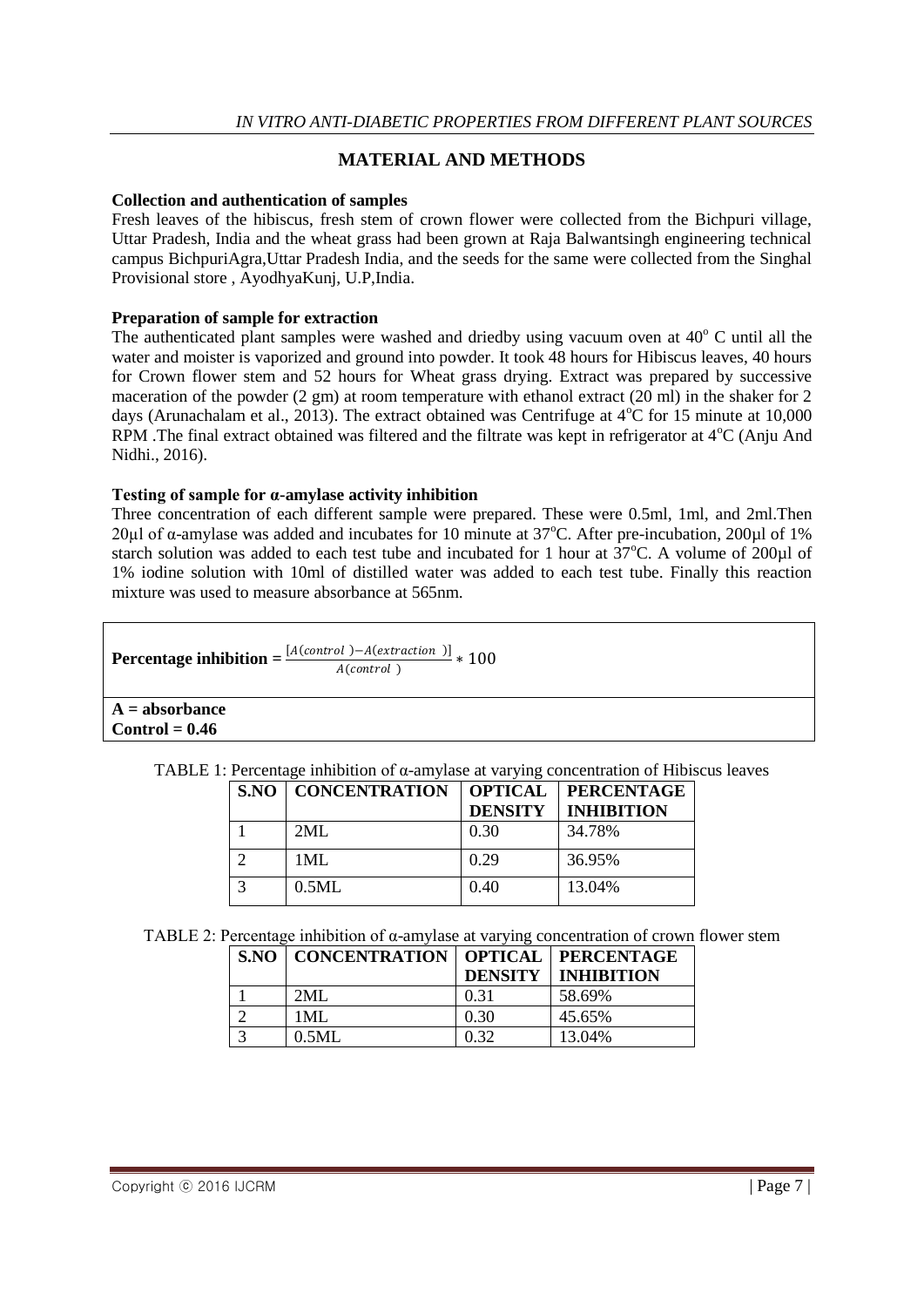| <b>S.NO   CONCENTRATION   OPTICAL   PERCENTAGE</b> |      |                             |
|----------------------------------------------------|------|-----------------------------|
|                                                    |      | <b>DENSITY   INHIBITION</b> |
| 2ML                                                | 0.2  | 56.52%                      |
| 1ML                                                | 0.19 | 58.69%                      |
| 0.5ML                                              | 0.34 | 26.08%                      |

TABLE 3: Percentage inhibition of α-amylase at varying concentration of wheat grass

## **RESULT**

At the Concentration of 0.5ml/ml (0.5 ml of plant extract in 1 ml of distilled water) wheat grass showed maximum percentage inhibition of the enzyme with the highest value of 26.08%(Table 3).While at the concentration of 1ml/ml (1 ml extract in 1 ml of distilled water) wheat grass again showed maximum percentage inhibition of the enzyme with highest value of 58.69%(Table 4), but at the concentration of 2ml/ml (2ml of extract in 1 ml of distilled water) crown flower stem showed the maximum percentage inhibition of the enzyme with highest value of 58.69%.



Fig.1 Effect of different concentration of ethanol extract of Hibiscus leaves, Crown flower stem and Wheat grass on in *vitro* α- amylase inhibition test. The figure is in percentage showing the effect on in *vitro* α-amylase activity

# **CONCLUSION**

I*n vitro* condition of extracts showed excellent inhibition of the α-amylase activity. Determination of the natural antidiabetic compound of the plant extract will help to develop new drug candidates for antidiabetic therapy. The plants would consider as good sources of natural antidiabetants for medicinal uses. Natural products such as plant extracts, phytochemicals, and microbial metabolites are attracting more and more attention for their potential uses in the treatment and prevention of diabetes. A number of plant extracts and natural biomolecules that have been tested for their antidiabetic properties using in *vitro* approaches were reviewed here. Some of them show very promising effects, which indicate that the dietary intake of phytochemicals could be a promising strategy for diabetes prevention.

## **ACKNOWLEDGMENT**

The authors thank the RBSETC, Bichpuri Agra India, college authorities for providing necessary lab facilities to conduct this study.